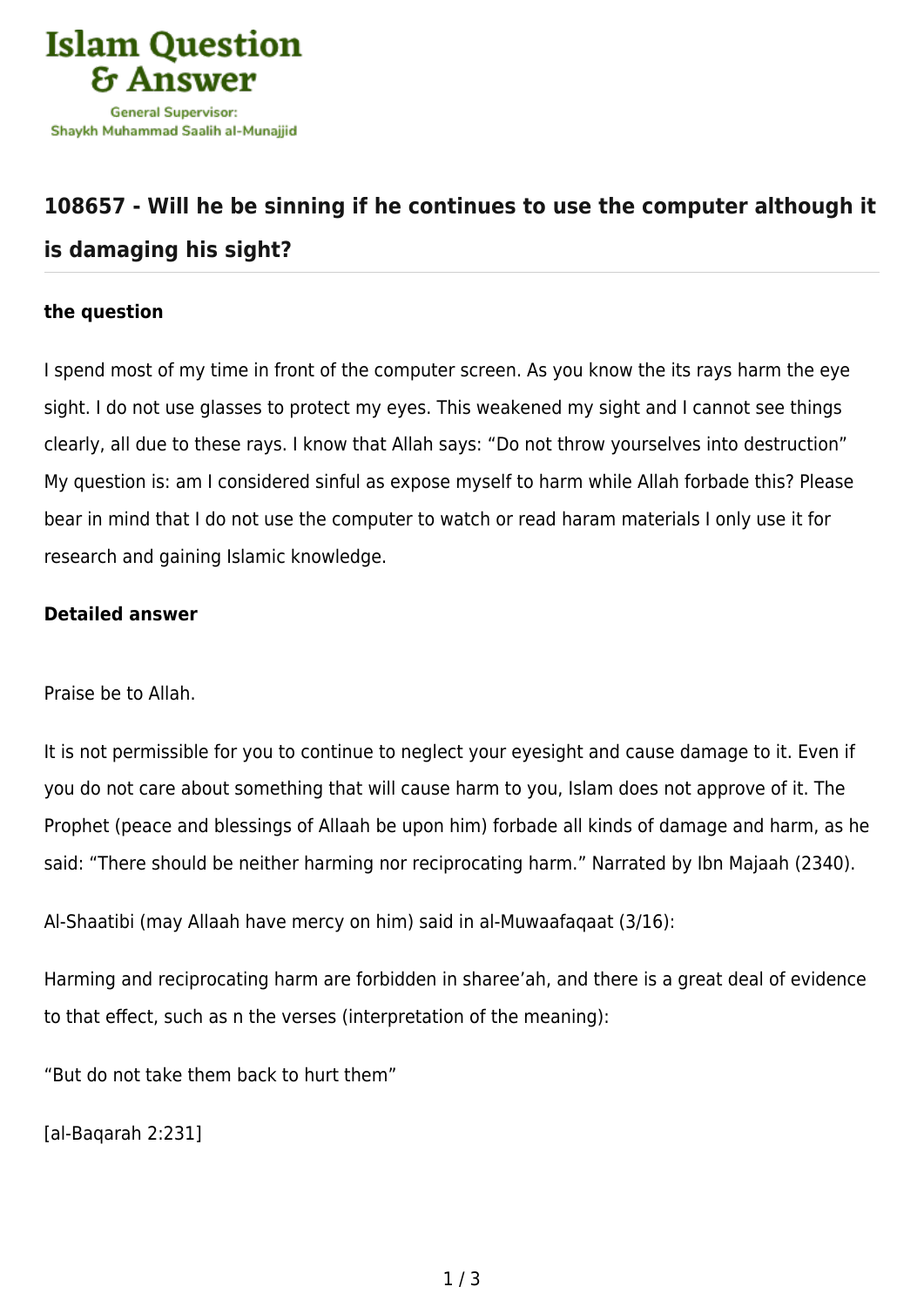

"and do not harm them"

[al-Talaaq 65:6].

There is also the prohibition on transgressing against people, property and honour, and robbing and wronging others. All of that is included in the meanings of harming and reciprocating harm. That also includes offences against people, or causing harm to their mental health, offspring or property.

So it is a concept which is very broad in application in sharee'ah. End quote.

Shaykh Ibn Baaz (may Allaah have mercy on him) said: Everything that harms a person with regard to his religious commitment or worldly concerns, it is haraam for him to consume it, whether it is poison, tobacco or anything else that is harmful, because Allaah says (interpretation of the meaning):

"and do not throw yourselves into destruction"

[al-Baqarah 2:195].

And the Prophet (peace and blessings of Allaah be upon him) said: "There should be neither harming nor reciprocating harm." End quote.

Majmoo' al-Fataawa (6/23-24).

Strive to follow the doctors' advice in the way you use the computer, and pay attention to the means that will not harm your eyes. Seek forgiveness from Allaah for your past heedlessness, and do not neglect your health or neglect yourself in the future. All of this is by the blessing of Allaah which you should preserve. Then if it continues to harm your eyes, after you have taken all protective measures, then there will be no sin on you, in sha Allaah, rather you will be rewarded if you are patient and seek reward with Allaah.